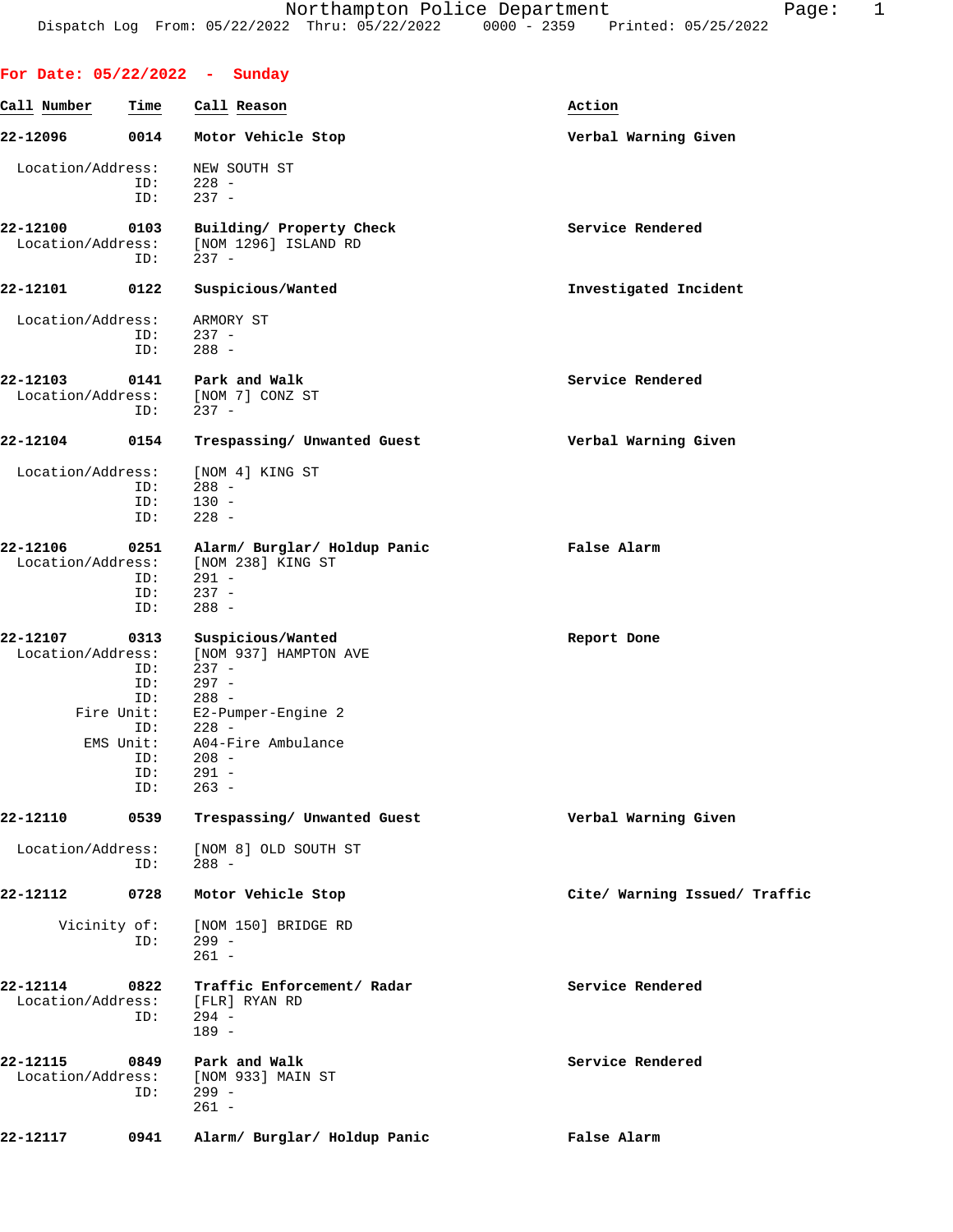|                                                     |                    |                                                                                       | 2<br>Northampton Police Department<br>Page:<br>Dispatch Log From: 05/22/2022 Thru: 05/22/2022 0000 - 2359 Printed: 05/25/2022 |
|-----------------------------------------------------|--------------------|---------------------------------------------------------------------------------------|-------------------------------------------------------------------------------------------------------------------------------|
| Location/Address:                                   | ID:                | [NOM 238] KING ST<br>299 -<br>$261 -$                                                 |                                                                                                                               |
|                                                     | ID:                | $191 -$                                                                               |                                                                                                                               |
| 22-12120                                            | 1008               | Motor Vehicle Stop                                                                    | Cite/ Warning Issued/ Traffic                                                                                                 |
| Vicinity of:                                        | ID:                | [NOM 1895] NEW SOUTH ST<br>$299 -$<br>$261 -$                                         |                                                                                                                               |
| 22-12121<br>Location/Address:                       | 1017<br>ID:        | Alarm/ Burglar/ Holdup Panic<br>[NOM 238] KING ST<br>$299 -$<br>$261 -$               | False Alarm                                                                                                                   |
| 22-12122                                            | 1051               | Suspicious/Wanted                                                                     | Investigated Incident                                                                                                         |
| Location/Address:                                   | ID:<br>ID:         | [NOM 57] PROSPECT ST<br>$191 -$<br>$299 -$<br>$261 -$                                 |                                                                                                                               |
| 22-12123<br>Location/Address:                       | 1122<br>ID:<br>ID: | Alarm/ Burglar/ Holdup Panic<br>[NOM 605] MASONIC ST<br>$299 -$<br>$261 -$<br>$297 -$ | False Alarm                                                                                                                   |
| 22-12126<br>Location/Address:                       | 1222<br>ID:        | Building/ Property Check<br>[NOM 933] MAIN ST<br>$242 -$                              | Service Rendered                                                                                                              |
| 22-12127<br>Location/Address:<br>Refer To Incident: | 1240<br>ID:        | Theft/ Larceny<br>[FLR 1633] BRIDGE RD<br>$170 -$<br>$22 - 1000 - OF$                 | Report Done                                                                                                                   |
| 22-12129<br>Location/Address:                       | 1308<br>ID:        | Park and Walk<br>[NOM 7] CONZ ST<br>191 -                                             | Service Rendered                                                                                                              |
|                                                     |                    | 22-12130 1317 Suspicious/Wanted                                                       | Investigated Incident                                                                                                         |
| Location/Address:                                   | ID:                | [NOM 8] OLD SOUTH ST<br>$242 -$                                                       |                                                                                                                               |
| 22-12131                                            | 1340               | Traffic, Complaint/Hazard                                                             | Area Search Negative                                                                                                          |
| Location/Address:                                   | ID:                | [FLR] BURTS PIT RD<br>294 -<br>$189 -$                                                |                                                                                                                               |
| 22-12139<br>Location/Address:                       | 1523<br>ID:        | Public Service<br>[NOM 9] FRUIT ST<br>$242 -$                                         | Service Rendered                                                                                                              |
| 22-12140<br>Location/Address:                       | 1530<br>ID:        | Park and Walk<br>[NOM 933] MAIN ST<br>$277 -$                                         | Service Rendered                                                                                                              |
| 22-12141                                            | 1553<br>ID:        | Park and Walk<br>Location/Address: [NOM 7] CONZ ST<br>$242 -$                         | Service Rendered                                                                                                              |
| 22-12144<br>Location/Address:                       | 1630<br>ID:        | Public Service<br>[FLR] SANDY HILL RD<br>$236 -$                                      | Service Rendered                                                                                                              |
| 22-12145<br>Location/Address:                       | 1637<br>ID:        | Public Service, Check Welfare<br>[FLR 1631] N MAIN ST<br>$230 -$                      | Service Rendered                                                                                                              |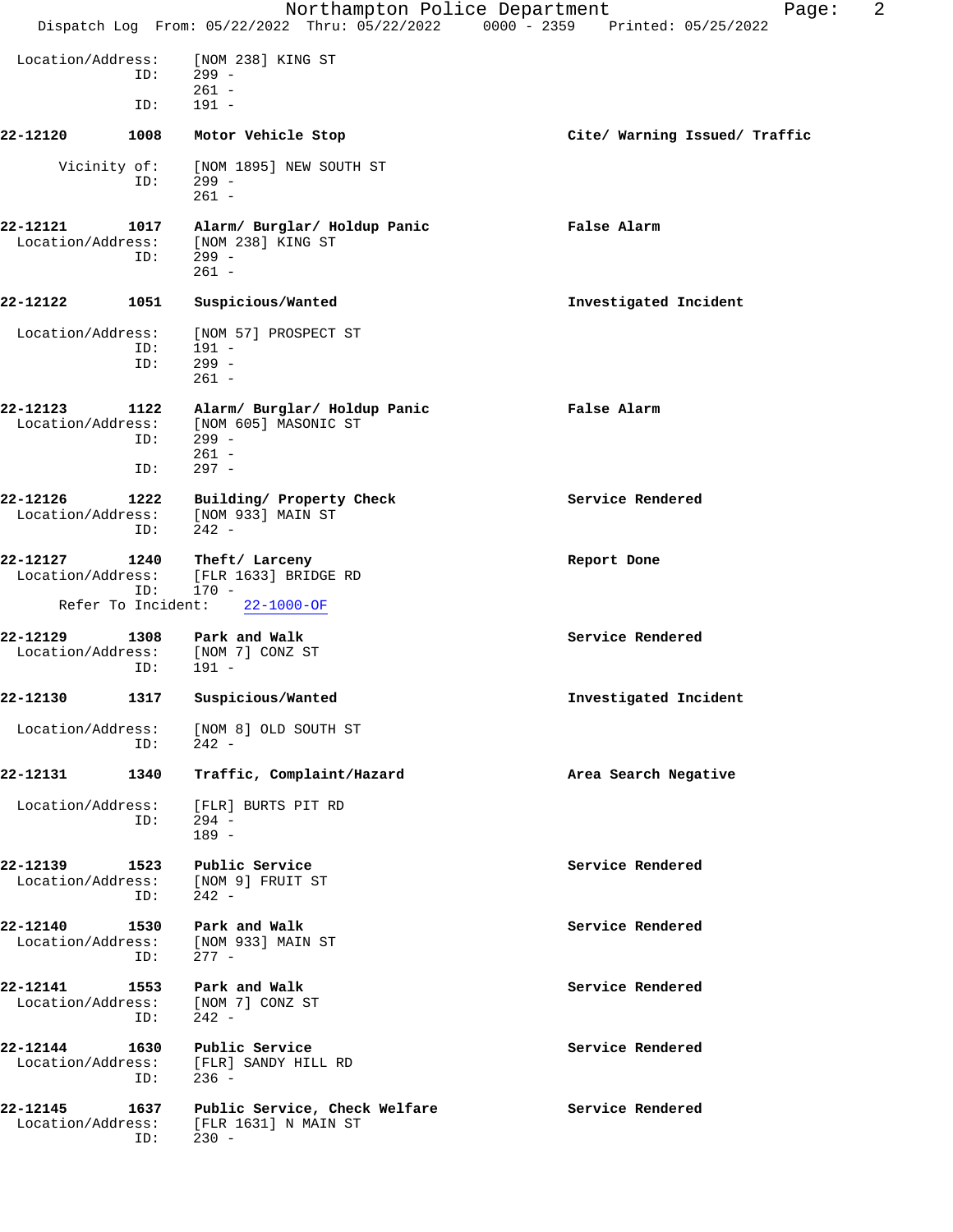| 22-12146          |                    | 1654 Traffic Enforcement/ Radar            | Service Rendered      |
|-------------------|--------------------|--------------------------------------------|-----------------------|
|                   |                    | Location/Address: PLEASANT ST + WRIGHT AVE |                       |
|                   | ID:                | 186 -                                      |                       |
|                   |                    |                                            |                       |
| 22-12147          | 1707               | Suspicious/Wanted                          | Report Done           |
| Location/Address: |                    | [NOM 2892] OLANDER DR                      |                       |
|                   | ID:                | $120 -$                                    |                       |
|                   | Refer To Incident: | $22 - 1001 - OF$                           |                       |
| 22-12149          | 1711               | Drunk/ Incapacitated                       | Service Rendered      |
| Location/Address: |                    | SCHOOL ST                                  |                       |
|                   | ID:                | $287 -$                                    |                       |
|                   |                    | $ID: 242 -$                                |                       |
|                   | EMS Unit:          | A01-Fire Ambulance                         |                       |
|                   |                    |                                            |                       |
| 22-12152          | 1750               | Private/Trespass/ Parking Tow              | Vehicle Towed         |
| Location/Address: |                    | [LED 29] MAIN ST                           |                       |
| 22-12155          | 1820               | Traffic Accident                           | Investigated Incident |
|                   |                    |                                            |                       |
| Location/Address: |                    | DAMON RD + KING ST                         |                       |
|                   | ID:                | $242 -$                                    |                       |
|                   |                    | Fire Unit: E2-Pumper-Engine 2              |                       |
|                   |                    | EMS Unit: A01-Fire Ambulance               |                       |
|                   | ID:                | 287 -                                      |                       |
|                   |                    |                                            |                       |
| 22-12158          | 1834               | Animal                                     | Investigated Incident |
| Location/Address: |                    | [FLR 13] RIVERSIDE DR                      |                       |
|                   | ID:                | $236 -$                                    |                       |
|                   | ID:                | $230 -$                                    |                       |
|                   |                    |                                            |                       |
| 22-12159          | 1839               | Disturbance                                | Investigated Incident |
| Location/Address: |                    | [NOM 607] STRONG AVE                       |                       |
|                   | ID:                | $242 -$                                    |                       |
|                   | ID:                | $277 -$                                    |                       |
|                   | ID:                | $287 -$                                    |                       |
|                   | ID:                | $236 -$                                    |                       |
|                   |                    |                                            |                       |
| 22-12162          | 1920               | ELECTRICAL HAZARD                          | Service Rendered      |
| Location/Address: | ID:                | [FLR 84] NONOTUCK ST<br>$236 -$            |                       |
|                   | ID:                | $236 -$                                    |                       |
|                   |                    |                                            |                       |
| 22-12164          | 1922               | Alarm/ Burglar/ Holdup Panic               | False Alarm/City      |
| Location/Address: |                    | [NOM 1942] LOCUST ST                       |                       |
|                   | ID:                | $230 -$                                    |                       |
|                   | ID:                | $230 -$                                    |                       |
|                   |                    |                                            |                       |
| 22-12165          | 1923               | Alarm/ Burglar/ Holdup Panic               | False Alarm/City      |
| Location/Address: |                    | [NOM 85] JACKSON ST                        |                       |
|                   | ID:                | $236 -$                                    |                       |
|                   | ID:                | $186 -$                                    |                       |
|                   | ID:                | $287 -$                                    |                       |
| 22-12168          | 1924               | Alarm/ Burglar/ Holdup Panic               | False Alarm/City      |
| Location/Address: |                    | [NOM 940] WEST ST                          |                       |
|                   | ID:                | $287 -$                                    |                       |
|                   |                    |                                            |                       |
| 22-12170          | 1925               | Alarm/ Burglar/ Holdup Panic               | False Alarm/City      |
| Location/Address: |                    | [NOM 68] PARSONS ST                        |                       |
|                   | ID:                | $287 -$                                    |                       |
|                   | ID:                | $242 -$                                    |                       |
|                   |                    |                                            |                       |
| 22-12171          | 1925               | Traffic, Complaint/Hazard                  | Service Rendered      |
| Location/Address: | ID:                | CRAFTS AVE<br>$186 -$                      |                       |
|                   |                    |                                            |                       |
| 22-12174          | 1928               | ELECTRICAL HAZARD                          | Service Rendered      |
| Location/Address: |                    | [FLR] RIVERSIDE DR                         |                       |
|                   |                    |                                            |                       |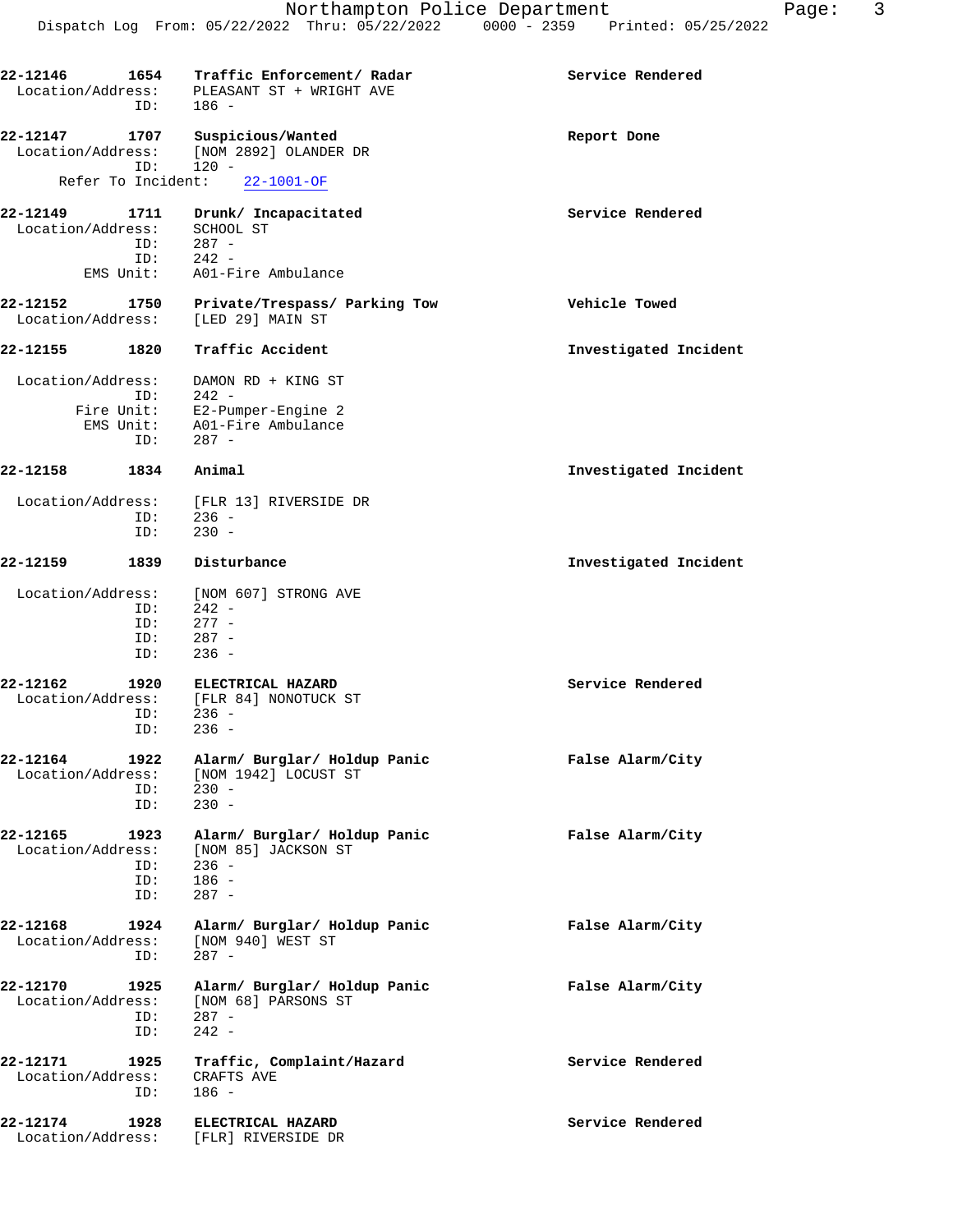|                                                                                     |                                                                                                                                       | Northampton Police Department<br>4<br>Page:<br>Dispatch Log From: 05/22/2022 Thru: 05/22/2022 0000 - 2359 Printed: 05/25/2022 |
|-------------------------------------------------------------------------------------|---------------------------------------------------------------------------------------------------------------------------------------|-------------------------------------------------------------------------------------------------------------------------------|
| ID:<br>Fire Unit:<br>Fire Unit:                                                     | $186 -$<br>E3-Pumper-Engine 3<br>E3-Pumper-Engine 3                                                                                   |                                                                                                                               |
| 22-12175<br>1928                                                                    | ELECTRICAL HAZARD                                                                                                                     |                                                                                                                               |
|                                                                                     |                                                                                                                                       | Investigated Incident                                                                                                         |
| Location/Address:<br>ID:<br>ID:                                                     | HAWLEY ST<br>$242 -$<br>$242 -$                                                                                                       |                                                                                                                               |
| 22-12176<br>1928<br>Location/Address:<br>ID:                                        | Alarm/ Burglar/ Holdup Panic<br>[NOM 28] ELM ST<br>$236 -$                                                                            | False Alarm/City                                                                                                              |
| 22-12179<br>1930<br>Location/Address:<br>ID:                                        | ELECTRICAL HAZARD<br>[FLR] RIVERSIDE DR<br>$242 -$                                                                                    | Service Rendered                                                                                                              |
| 22-12180<br>1931<br>Location/Address:<br>ID:                                        | ELECTRICAL HAZARD<br>HAWLEY ST<br>$242 -$                                                                                             | Service Rendered                                                                                                              |
| 22-12185<br>1939                                                                    | ELECTRICAL HAZARD                                                                                                                     | Investigated Incident                                                                                                         |
| Location/Address:<br>EMS Unit:<br>ID:                                               | ELM ST<br>A01-Fire Ambulance<br>$277 -$                                                                                               |                                                                                                                               |
| 22-12189<br>1957<br>Location/Address:<br>ID:                                        | Traffic, Complaint/Hazard<br>[NOM 949] MAIN ST<br>$287 -$                                                                             | Service Rendered                                                                                                              |
| 22-12195<br>2036<br>Location/Address:<br>ID:<br>ID:                                 | Damage/ Vandalism<br>[FLR 12] MAPLE ST<br>$236 -$<br>$230 -$                                                                          | Report Done                                                                                                                   |
| Refer To Incident:                                                                  | $22 - 1002 - OF$                                                                                                                      |                                                                                                                               |
| 22-12196<br>2046<br>Location/Address:<br>ID:                                        | Park and Walk<br>MAIN ST<br>$277 -$                                                                                                   | Service Rendered                                                                                                              |
| 22-12198<br>Location/Address:<br>EMS Unit:<br>ID:<br>ID:<br>ID:<br>EMS Unit:<br>ID: | 2103 Drunk/ Incapacitated<br>[FLR 454] OAK ST<br>A01-Fire Ambulance<br>$230 -$<br>$236 -$<br>$186 -$<br>A04-Fire Ambulance<br>$287 -$ | Taken to Hospital                                                                                                             |
| 22-12200<br>ID:                                                                     | 2124 Missing/Found Person<br>Location/Address: [LED] HAYDENVILLE RD<br>$230 -$                                                        | Report Done                                                                                                                   |
| Refer To Incident:                                                                  | $22 - 1004 - OF$                                                                                                                      | Additional Activity: 05/22/2022 2242 Staples - 5088, Jeffrey Report Writing 0 Hrs 44 Min                                      |
| 2130<br>22-12201<br>Location/Address:<br>ID:                                        | Park and Walk<br>[NOM 7] CONZ ST<br>$186 -$                                                                                           | Service Rendered                                                                                                              |
| 22-12205<br>2212<br>Location/Address:<br>ID:<br>ID:<br>ID:                          | Building/ Property Check<br>[NOM 407] MAIN ST<br>$242 -$<br>$277 -$<br>$186 -$                                                        | Service Rendered                                                                                                              |
| 22-12208<br>2253                                                                    | Suspicious/Wanted                                                                                                                     | Verbal Warning Given                                                                                                          |
| Location/Address:<br>ID:<br>ID:                                                     | [NOM 1743] CONZ ST<br>$295 -$<br>$288 -$                                                                                              |                                                                                                                               |